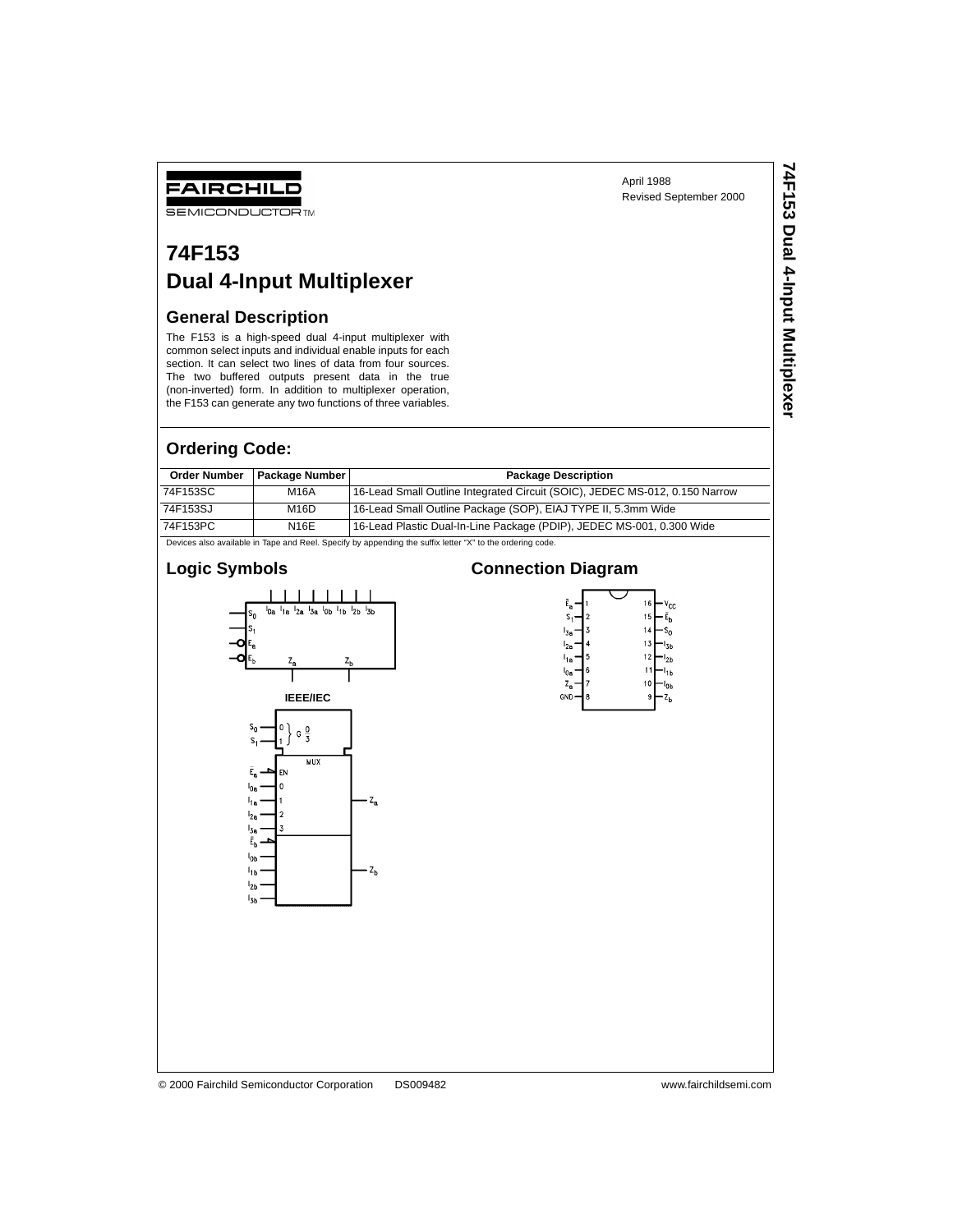#### **Unit Loading/Fan Out**

| <b>Pin Names</b>                     |                                  | U.L.            | Input I <sub>IH</sub> /I <sub>II</sub>  |  |
|--------------------------------------|----------------------------------|-----------------|-----------------------------------------|--|
|                                      | <b>Description</b>               | <b>HIGH/LOW</b> | Output I <sub>OH</sub> /I <sub>OL</sub> |  |
| $I_{0a}$ - $I_{3a}$                  | Side A Data Inputs               | 1.0/1.0         | 20 uA/-0.6 mA                           |  |
| $I0b-I3b$                            | Side B Data Inputs               | 1.0/1.0         | 20 µA/-0.6 mA                           |  |
| $S_0, S_1$                           | Common Select Inputs             | 1.0/1.0         | 20 µA/-0.6 mA                           |  |
| $\overline{\mathsf{E}}_{\mathsf{a}}$ | Side A Enable Input (Active LOW) | 1.0/1.0         | 20 µA/-0.6 mA                           |  |
| $\bar{E}_{b}$                        | Side B Enable Input (Active LOW) | 1.0/1.0         | 20 µA/-0.6 mA                           |  |
| $Z_{a}$                              | Side A Output                    | 50/33.3         | $-1$ mA/20 mA                           |  |
| $Z_{h}$                              | Side B Output                    | 50/33.3         | $-1$ mA/20 mA                           |  |

## **Truth Table**

|                         | <b>Select Inputs</b> |   | Output         |    |                |       |   |
|-------------------------|----------------------|---|----------------|----|----------------|-------|---|
| $S_0$<br>S <sub>1</sub> |                      | Ē | ı <sub>0</sub> | 1, | I <sub>2</sub> | $I_3$ | z |
| X                       | X                    | H | X              | X  | X              | X     |   |
| L                       | L                    | L | L              | X  | X              | X     |   |
| L                       | L                    | L | Н              | X  | X              | X     | н |
| н                       | L                    | L | X              | L  | X              | X     |   |
| н                       |                      | L | X              | н  | X              | X     | н |
| L                       | H                    | L | X              | X  | L              | X     |   |
|                         | H                    |   | X              | X  | н              | X     | н |
| н                       | н                    | L | X              | X  | X              |       |   |
| н                       | н                    | L | X              | X  | X              | н     | н |

H = HIGH Voltage Level<br>L = LOW

 $X =$  Immaterial

#### **Functional Description**

The F153 is a dual 4-input multiplexer. It can select two bits of data from up to four sources under the control of the common Select inputs  $(S_0, S_1)$ . The two 4-input multiplexer circuits have individual active LOW Enables  $(\overline{E}_a, \overline{E}_b)$  which can be used to strobe the outputs independently. When the Enables ( $\overline{E}_a$ ,  $\overline{E}_b$ ) are HIGH, the corresponding outputs ( $Z_a$ ,  $Z<sub>b</sub>$ ) are forced LOW. The F153 is the logic implementation of a 2-pole, 4-position switch, where the position of the switch is determined by the logic levels supplied to the two Select inputs. The logic equations for the outputs are as follows:

$$
\begin{aligned} Z_a=&\,\overline{\mathsf{E}}_a{}^\bullet(\mathsf{I}_{0a}{}^\bullet\!\overline{\mathsf{S}}_1{}^\bullet\!\overline{\mathsf{S}}_0+\mathsf{I}_{1a}{}^\bullet\!\overline{\mathsf{S}}_1{}^\bullet\!\mathsf{S}_0+\\ &\mathsf{I}_{2a}{}^\bullet\!\mathsf{S}_1{}^\bullet\!\overline{\mathsf{S}}_0+\mathsf{I}_{3a}{}^\bullet\!\mathsf{S}_1{}^\bullet\!\overline{\mathsf{S}}_0)\\ Z_b=&\,\overline{\mathsf{E}}_b{}^\bullet(\mathsf{I}_{0b}{}^\bullet\!\overline{\mathsf{S}}_1{}^\bullet\!\overline{\mathsf{S}}_0+\mathsf{I}_{1b}{}^\bullet\!\overline{\mathsf{S}}_1{}^\bullet\!\mathsf{S}_0+\\ &\mathsf{I}_{2b}{}^\bullet\!\mathsf{S}_1{}^\bullet\!\overline{\mathsf{S}}_0+\mathsf{I}_{3b}{}^\bullet\!\mathsf{S}_1{}^\bullet\!\mathsf{S}_0)\end{aligned}
$$

The F153 can be used to move data from a group of registers to a common output bus. The particular register from which the data came would be determined by the state of the Select inputs. A less obvious application is as a function generator. The F153 can generate two functions of three variables. This is useful for implementing highly irregular random logic.





Please note that this diagram is provided only for the understanding of logic operations and should not be used to estimate propagation delays.